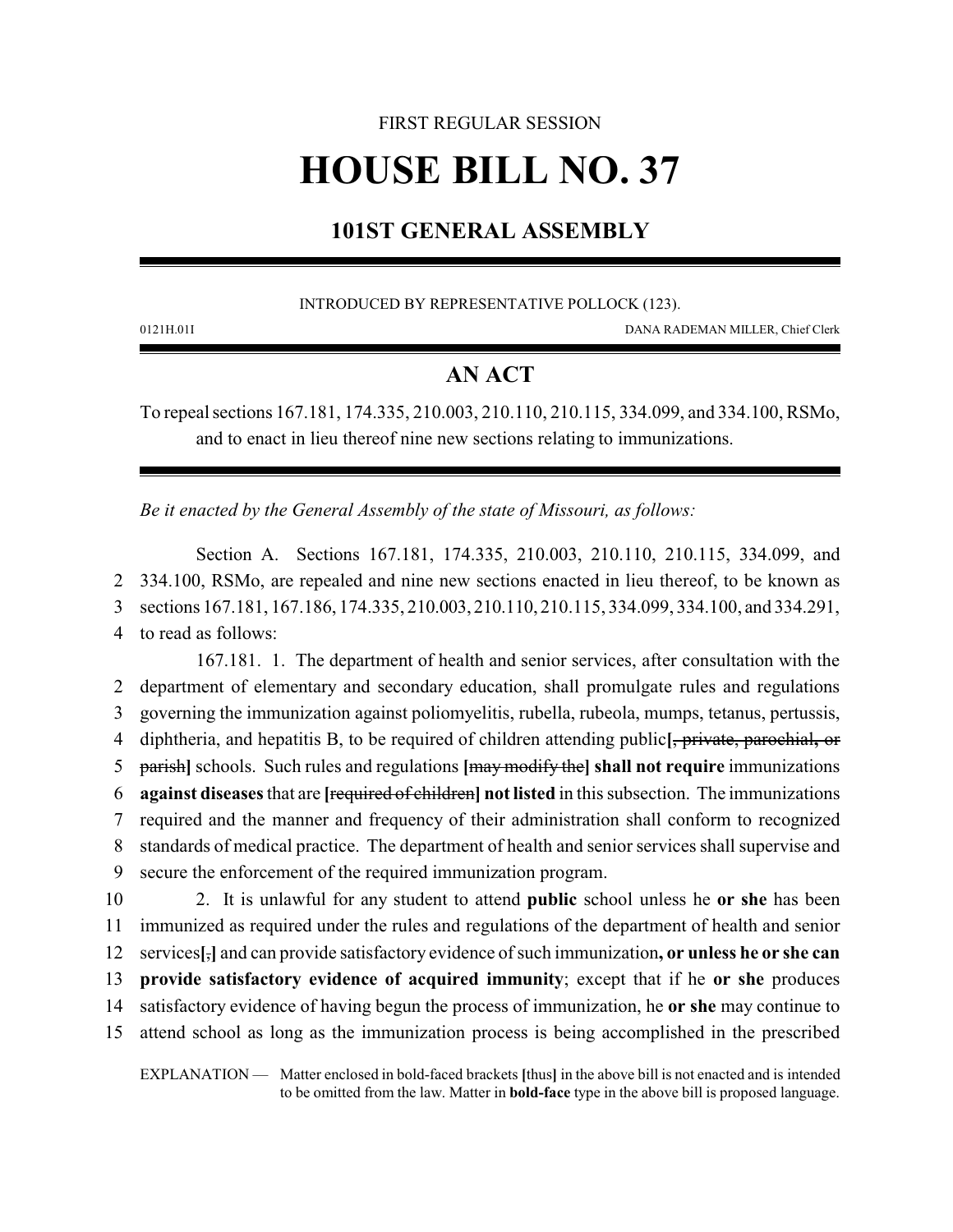manner. It is unlawful for any parent or guardian to refuse or neglect to have his **or her** child immunized as required by this section, unless the child is properly exempted.

18 3. This section shall not apply to any child if one parent or guardian objects in writing to his **or her** school administrator against the immunization of the child, because of religious **or conscientious** beliefs or medical contraindications. In cases where any such objection is for reasons of medical contraindications, a statement from a duly licensed physician must also be provided to the school administrator. **The written religious or conscientious belief objection may be a written statement of the parent or guardian as long as the written statement includes the child's name and the parent's or guardian's name and signature. Each public school shall accept the written religious or conscientious belief objection as described under this subsection or the religious or conscientious belief exemption form as described under section 167.186 and shall not require any additional actions including, but not limited to, submitting additional forms, making an appointment with the local health department, obtaining an official stamp or seal, watching a video, or attending a lecture.**

 4. Each school superintendent**[**, whether**]** of a public**[**, private, parochial or parish**]** school**[**,**]** shall cause to be prepared a record showing the immunization status of every child enrolled in or attending a school under his **or her** jurisdiction. The name of any parent or guardian who neglects or refuses to permit a nonexempted child to be immunized against diseases as required by the rules and regulations promulgated pursuant to the provisions of this section shall be reported by the school superintendent to the department of health and senior services.

 5. The immunization required may be done by any duly licensed physician or by someone under his **or her** direction. If the parent or guardian is unable to pay, the child shall be immunized at public expense by a physician or nurse at or from the county, district, city public health center or a school nurse or by a nurse or physician in the private office or clinic of the child's personal physician with the costs of immunization paid through the state Medicaid program, private insurance or in a manner to be determined by the department of health and senior services subject to state and federal appropriations, and after consultation with the school superintendent and the advisory committee established in section 192.630. When a child receives his or her immunization, the treating physician may also administer the appropriate fluoride treatment to the child's teeth.

 6. Funds for the administration of this section and for the purchase of vaccines for children of families unable to afford them shall be appropriated to the department of health and senior services from general revenue or from federal funds if available.

 7. No rule or portion of a rule promulgated under the authority of this section shall become effective unless it has been promulgated pursuant to the provisions of chapter 536. Any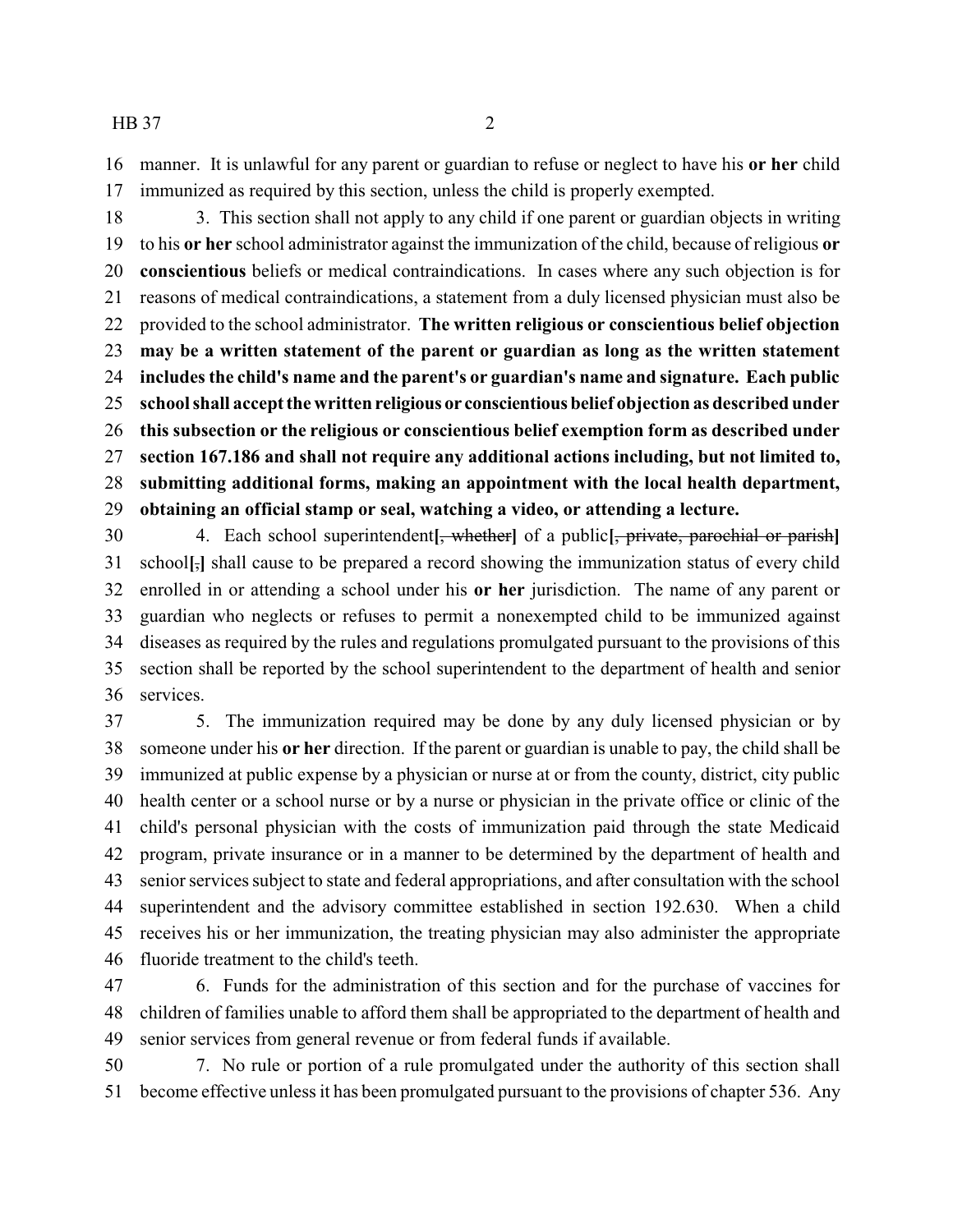rule or portion of a rule, as that term is defined in section 536.010, that is created under the authority delegated in this section shall become effective only if it complies with and is subject to all of the provisions of chapter 536 and, if applicable, section 536.028. This section and chapter 536 are nonseverable and if any of the powers vested with the general assembly pursuant to chapter 536 to review, to delay the effective date or to disapprove and annul a rule are subsequentlyheld unconstitutional, then the grant of rulemaking authorityand any rule proposed or adopted after August 28, 2001, shall be invalid and void.

**167.186. 1. The department of health and senior services shall develop an informational brochure outlining the process on how to obtain a medical contraindication exemption or religious or conscientious belief exemption from the immunizations required under sections 167.181, 174.335, and 210.003.**

 **2. The brochure shall include the religious or conscientious belief exemption form, the medical contraindication exemption form, and a statement that a student without immunizations cannot, on the basis of not having immunizations, be prohibited from attending a public school, a public institution of higher education, or a public day care center, preschool, or nursery school if the student has an exemption described under section 167.181, 174.335, or 210.003.**

 **3. The department shall make the brochure available on its website. Every public school, public institution of higher education, and public day care center, preschool, and nursery school shall provide notice of the brochure to each student or, if the student is under eighteen years of age, to the student's parent or guardian.**

 **4. The department shall develop and make a religious or conscientious belief exemption form available on its website. The religious or conscientious belief exemption form shall not require any information other than the date; the student's name; the student's signature or, if the student is a minor, the name and signature of the parent or guardian; and a list of the immunizations to which the student or the student's parent or guardian objects.**

174.335. 1. Beginning with the 2004-05 school year and for each school year thereafter, every public institution of higher education in this state shall require all students who reside in on-campus housing to have received the meningococcal vaccine not more than five years prior to enrollment and in accordance with the latest recommendations of the AdvisoryCommittee on Immunization Practices of the Centers for Disease Control and Prevention, unless a signed statement of medical **exemption** or religious **or conscientious belief** exemption is on file with the institution's administration. A student shall be exempted from the immunization requirement of this section upon signed certification by a physician licensed under chapter 334 indicating that either the immunization would seriously endanger the student's health or life or the student has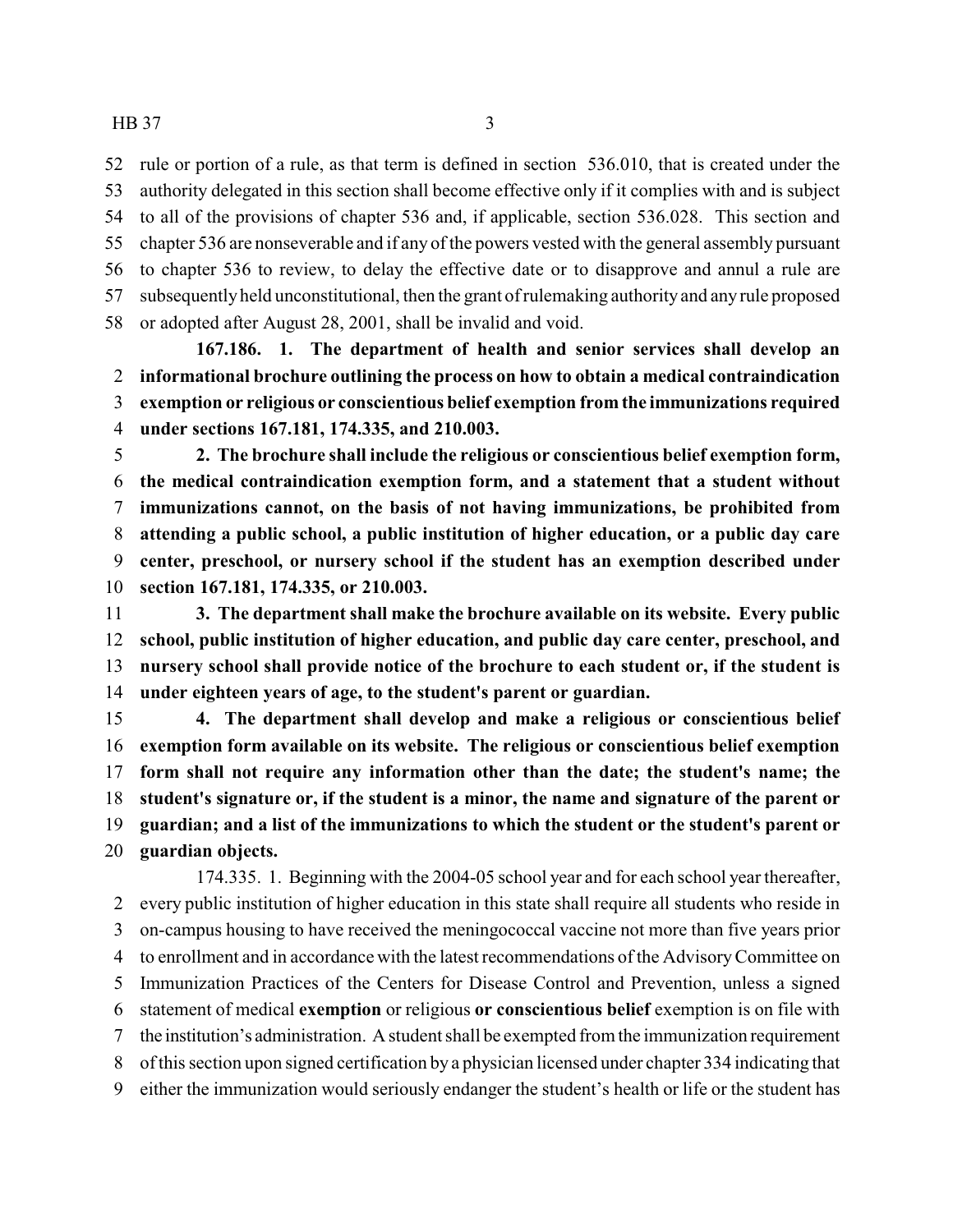documentation of the disease or laboratory evidence of immunity to the disease. A student shall be exempted from the immunization requirement of this section if he or she objects in writing to the institution's administration that immunization violates his or her religious **or conscientious** beliefs. **The written religious or conscientious belief objection may be a written statement of the student as long as the written statement includes the student's name and signature. Each public institution of higher education shall accept the written religious or conscientious belief objection as described under this subsection or the religious or conscientious belief exemption form as described under section 167.186 and shall not require any additional actions including, but not limited to, submitting additional forms, making an appointment with the local health department, obtaining an official stamp or seal, watching a video, or attending a lecture.**

 2. Each public university or college in this state shall maintain records on the meningococcal vaccination status of every student residing in on-campus housing at the university or college.

 3. Nothing in this section shall be construed as requiring any institution of higher education to provide or pay for vaccinations against meningococcal disease.

 4. For purposes of this section, the term "on-campus housing" shall **only** include**[**, but 27 not be limited to, any fraternity or sorority residence, regardless of whether such residence is privately owned, on or near the campus of a public institution of higher education**] publicly owned property**.

210.003. 1. No child shall be permitted to enroll in or attend any public**[**, private or parochial**]** day care center, preschool**,** or nursery school **[**caring for ten or more children**]** unless such child has been adequately immunized against **[**vaccine-preventable childhood illnesses 4 specified by the department of health and senior services in accordance with recommendations of the Centers for Disease Control and Prevention Advisory Committee on Immunization Practices (ACIP). The parent or guardian of such child shall provide satisfactory evidence of the required immunizations**] poliomyelitis, rubella, rubeola, mumps, tetanus, pertussis, diphtheria, and hepatitis B**.

 2. A child who has not completed all immunizations **required under this section that are** appropriate for his or her age may enroll**[**,**]** if:

 (1) Satisfactory evidence is produced that such child has begun the process of immunization. The child may continue to attend as long as the immunization process is being accomplished according to the **[**ACIP/Missouri**] schedule recommended by the** department of health and senior services **[**recommended schedule**]**;

 (2) The parent or guardian has signed and placed on file with the day care administrator a statement of exemption which may be either of the following: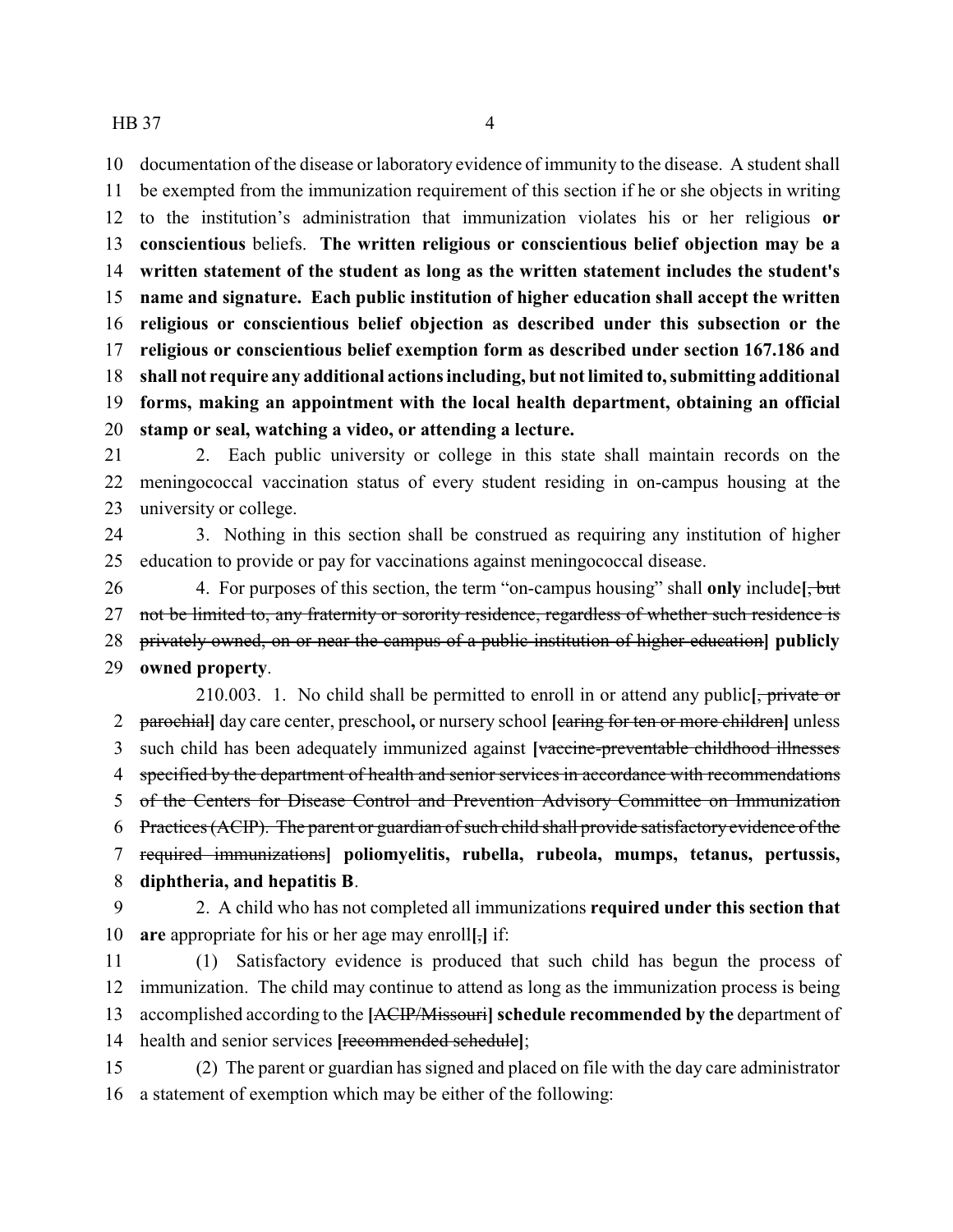(a) A medical exemption, by which a child shall be exempted from the requirements of this section upon certification by a licensed physician that such immunization would seriously endanger the child's health or life; or

 (b) A **[**parent or guardian**] religious or conscientious belief** exemption, bywhich a child shall be exempted from the requirements of this section if one parent or guardian files a written objection to immunization with the day care administrator; or

 (3) The child is homeless or in the custody of the children's division and cannot provide satisfactory evidence of the required immunizations. Satisfactory evidence shall be presented within thirty days of enrollment and shall confirm either that the child has completed all immunizations **required under this section that are** appropriate for his or her age or has begun the process of immunization. If the child has begun the process of immunization, he or she may continue to attend as long as the process is being accomplished according to the schedule recommended by the department of health and senior services.

 **[**Exemptions shall be accepted by the day care administrator when the necessary information as determined by the department of health and senior services is filed with the day care 33 administrator by the parent or guardian. Exemption forms shall be provided by the department of health and senior services**] The written religious or conscientious belief objection may be a written statement of the parent or guardian as long as the written statement includes the child's name and the parent's or guardian's name and signature. Each public day care center, preschool, and nursery school shall accept the written religious or conscientious belief objection as described under this subsection or the religious or conscientious belief exemption form as described under section 167.186 and shall not require any additional actions including, but not limited to, submitting additional forms, making an appointment with the local health department, obtaining an official stamp or seal, watching a video, or attending a lecture**.

 3. In the event of an outbreak or suspected outbreak of a vaccine-preventable disease within a particular facility, the administrator of the facility shall follow the control measures instituted by the local health authority or the department of health and senior services or both the local health authority and the department of health and senior services, as established in Rule 19 CSR 20-20.040, "Measures for the Control of Communicable, Environmental and Occupational Diseases".

 4. The administrator of each public**[**, private or parochial**]** day care center, preschool**,** or nursery school shall cause to be prepared a record of immunization of every child enrolled in or attending a facility under his or her jurisdiction. An annual summary report shall be made by January fifteenth showing the immunization status of each child enrolled, using forms provided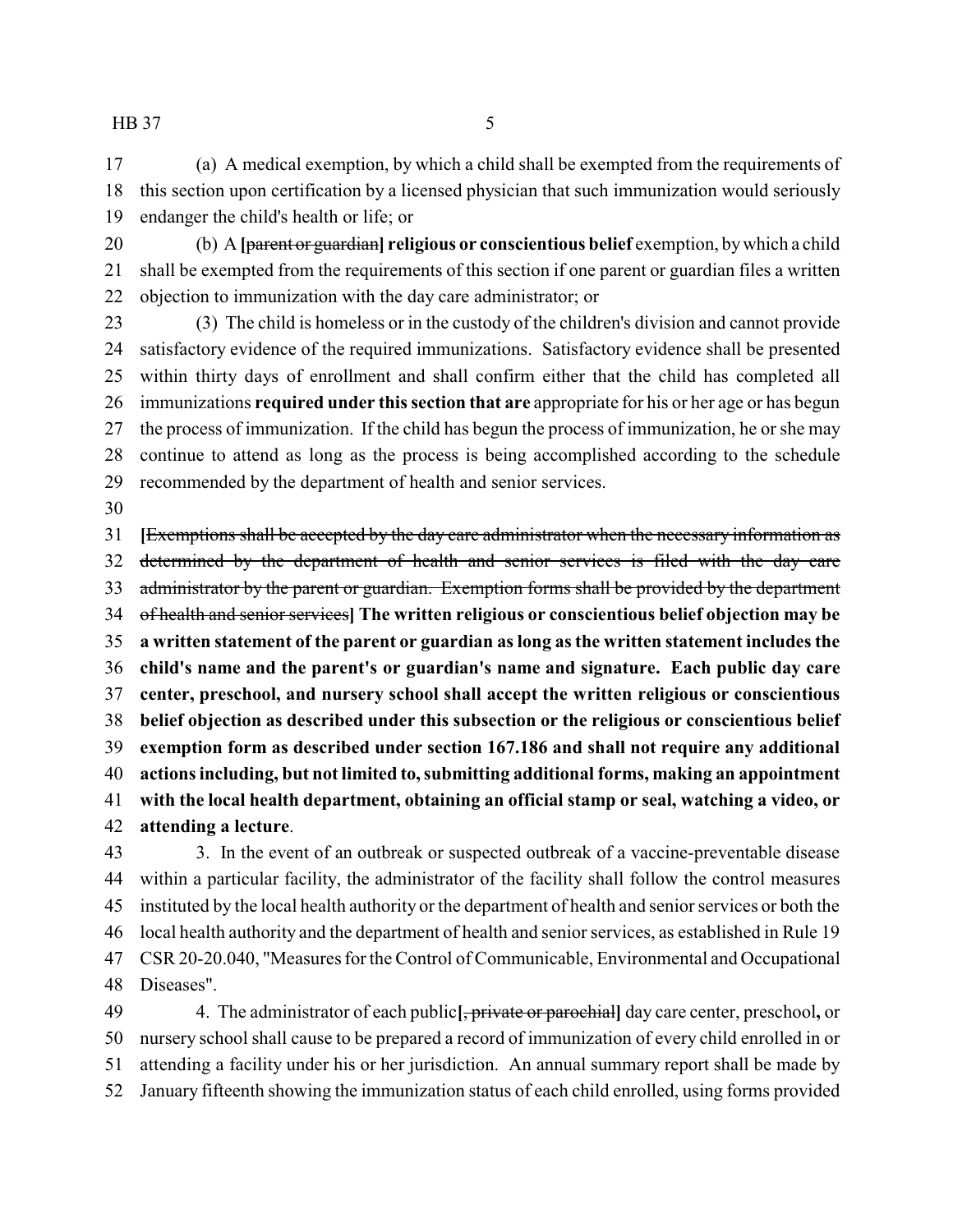for this purpose by the department of health and senior services. The immunization records shall be available for review by department of health and senior services personnel upon request.

 5. For purposes of this section, "satisfactory evidence of immunization" means a statement, certificate or record from a physician or other recognized health facility or personnel, stating that the required immunizations have been given to the child and verifying the type of vaccine and the month, day and year of administration.

 6. Nothing in this section shall preclude any political subdivision from adopting more stringent rules regarding the immunization of preschool children.

 7. All public**[**, private, and parochial**]** day care centers, preschools, and nursery schools shall notify the parent or guardian of each child at the time of initial enrollment in or attendance at the facility that the parent or guardian may request notice of whether there are children currently enrolled in or attending the facility for whom an immunization exemption has been filed. Beginning December 1, 2015, all public**[**, private, and parochial**]** day care centers, preschools, and nursery schools shall notify the parent or guardian of each child currently enrolled in or attending the facility that the parent or guardian may request notice of whether there are children currently enrolled in or attending the facility for whom an immunization exemption has been filed. Any public**[**, private, or parochial**]** day care center, preschool, or nursery school shall notify the parent or guardian of a child enrolled in or attending the facility, upon request, of whether there are children currently enrolled in or attending the facility for whom an immunization exemption has been filed.

210.110. As used in sections 210.109 to 210.165, and sections 210.180 to 210.183, the following terms mean:

 (1) "Abuse", any physical injury, sexual abuse, or emotional abuse inflicted on a child other than by accidental means by those responsible for the child's care, custody, and control, except that discipline including spanking, administered in a reasonable manner, **or a decision by those responsible for the child's care, custody, and control to not immunize a child** shall not be construed to be abuse. Victims of abuse shall also include any victims of sex trafficking or severe forms of trafficking as those terms are defined in 22 U.S.C. **[**78**]** Section 7102**[**(9)-(10)**] , as amended**;

 (2) "Assessment and treatment services for children", an approach to be developed by the children's division which will recognize and treat the specific needs of at-risk and abused or neglected children. The developmental and medical assessment may be a broad physical, developmental, and mental health screening to be completed within thirty days of a child's entry into custody and in accordance with the periodicity schedule set forth by the American Academy of Pediatrics thereafter as long as the child remains in care. Screenings may be offered at a centralized location and include, at a minimum, the following: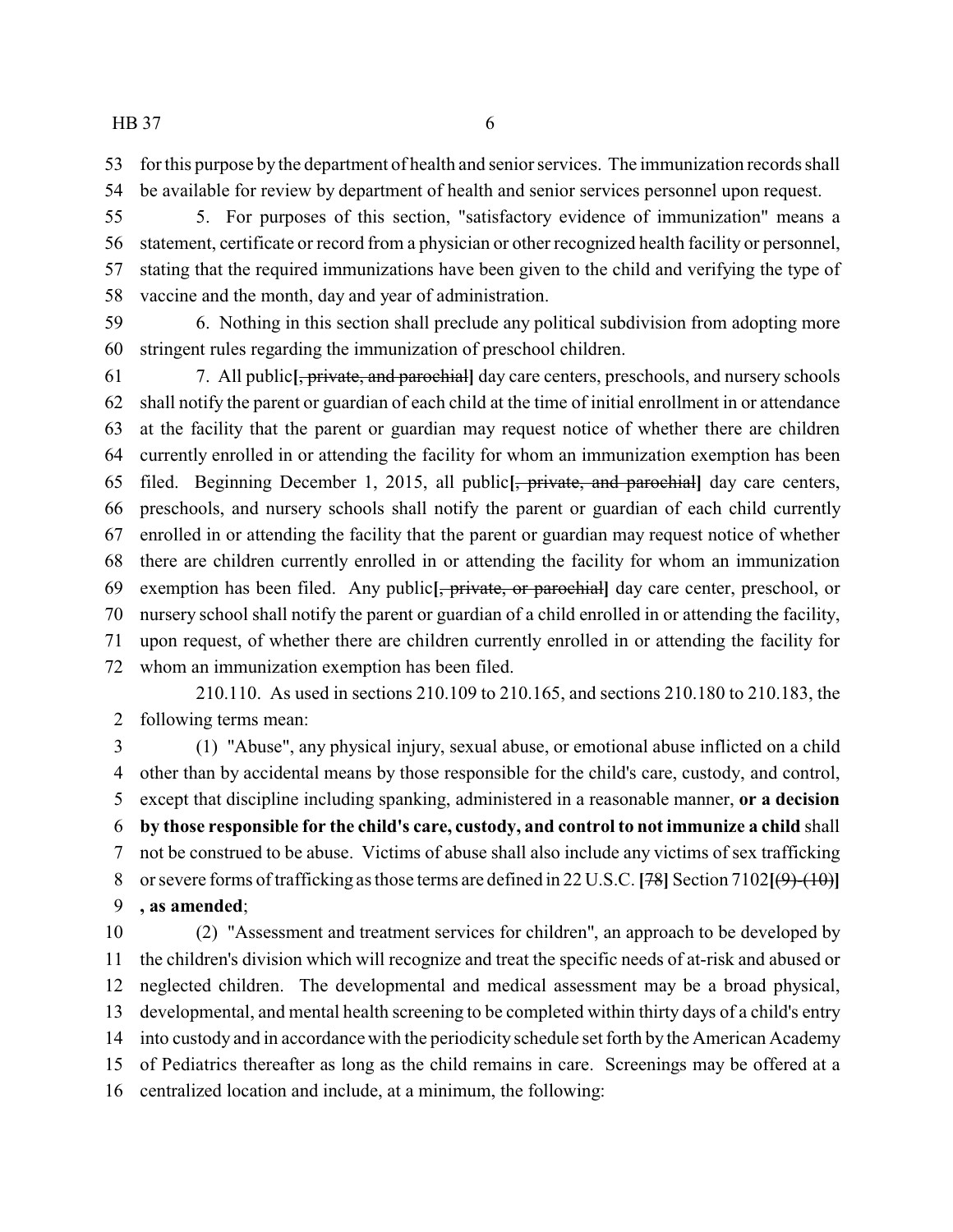(a) Complete physical to be performed by a pediatrician familiar with the effects of abuse and neglect on young children;

 (b) Developmental, behavioral, and emotional screening in addition to early periodic screening, diagnosis, and treatment services, including a core set of standardized and recognized instruments as well as interviews with the child and appropriate caregivers. The screening battery may be performed by a licensed mental health professional familiar with the effects of abuse and neglect on young children, who will then serve as the liaison between all service providers in ensuring that needed services are provided. Such treatment services may include 25 in-home services, out-of-home placement, intensive twenty-four-hour treatment services, family counseling, parenting training and other best practices.

 Children whose screenings indicate an area of concern may complete a comprehensive, in-depth health, psychodiagnostic, or developmental assessment within sixty days of entry into custody; (3) "Central registry", a registry of persons where the division has found probable cause to believe prior to August 28, 2004, or by a preponderance of the evidence after August 28, 2004, or a court has substantiated through court adjudication that the individual has committed child abuse or neglect or the person has pled guilty or has been found guilty of a crime pursuant to section 565.020, 565.021, 565.023, 565.024, 565.050, 566.030, 566.060, or 567.050 ifthe victim is a child less than eighteen years of age, or any other crime pursuant to chapter 566 if the victim is a child less than eighteen years of age and the perpetrator is twenty-one years of age or older, a crime under section 568.020, 568.030, 568.045, 568.050, 568.060, 568.080, 568.090, 573.023, 573.025, 573.035, 573.037, 573.040, 573.200, or 573.205, or an attempt to commit any such crimes. Any persons placed on the registry prior to August 28, 2004, shall remain on the registry for the duration of time required by section 210.152;

 (4) "Child", any person, regardless of physical or mental condition, under eighteen years of age;

 (5) "Children's services providers and agencies", any public, quasi-public, or private entity with the appropriate and relevant training and expertise in delivering services to children and their families as determined by the children's division, and capable of providing direct services and other family services for children in the custody of the children's division or any such entities or agencies that are receiving state moneys for such services;

 (6) "Director", the director of the Missouri children's division within the department of social services;

 (7) "Division", the Missouri children's division within the department of social services; (8) "Family assessment and services", an approach to be developed by the children's division which will provide for a prompt assessment of a child who has been reported to the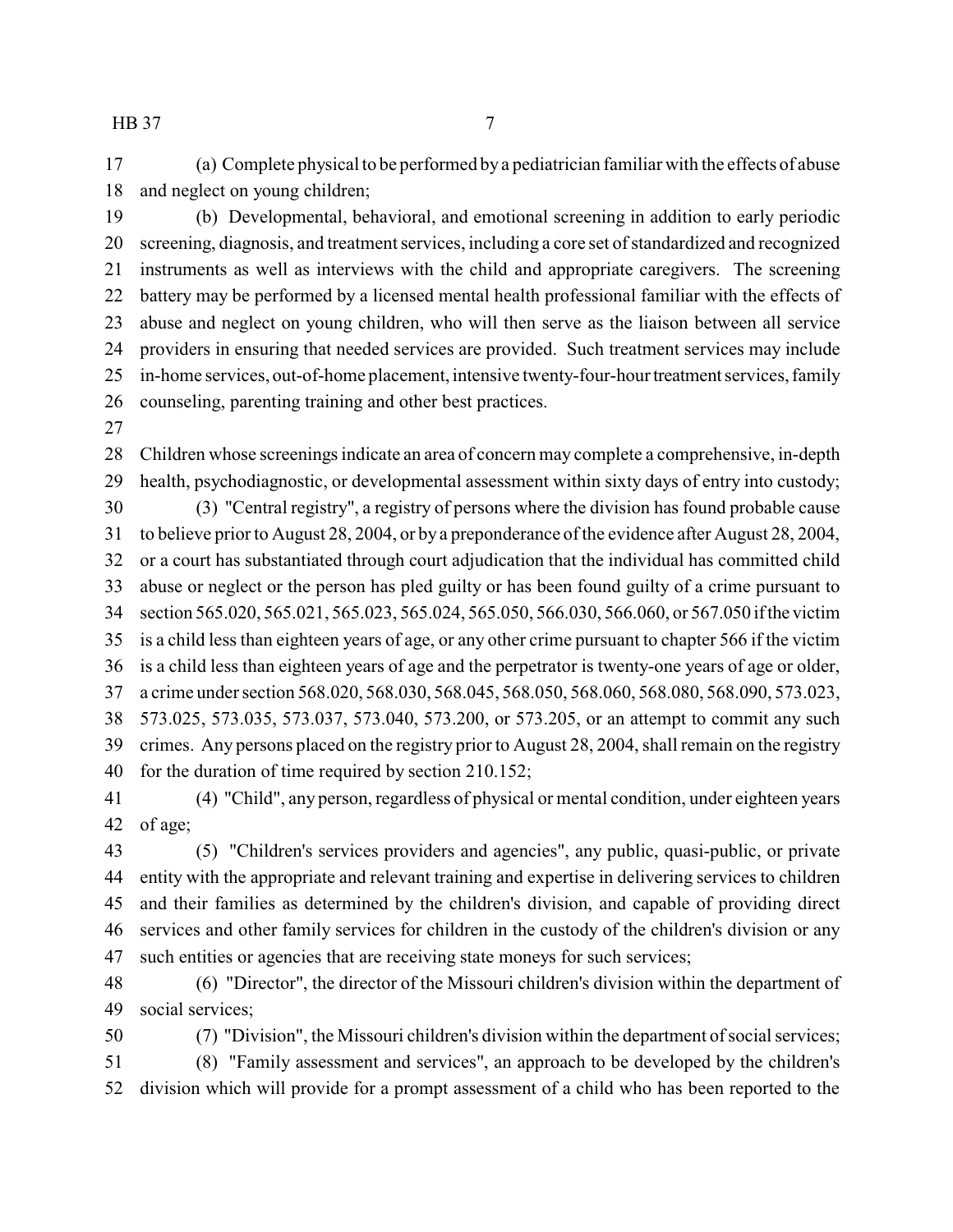division as a victim of abuse or neglect by a person responsible for that child's care, custody or control and of that child's family, including risk of abuse and neglect and, if necessary, the provision of community-based services to reduce the risk and support the family;

 (9) "Family support team meeting" or "team meeting", a meeting convened by the division or children's services provider in behalf of the family and/or child for the purpose of determining service and treatment needs, determining the need for placement and developing a plan for reunification or other permanencyoptions, determining the appropriate placement of the child, evaluating case progress, and establishing and revising the case plan;

 (10) "Investigation", the collection of physical and verbal evidence to determine if a child has been abused or neglected;

 (11) "Jail or detention center personnel", employees and volunteers working in any premises or institution where incarceration, evaluation, care, treatment or rehabilitation is provided to persons who are being held under custody of the law;

 (12) "Neglect", failure to provide, by those responsible for the care, custody, and control of the child, the proper or necessary support, education as required by law, nutrition or medical, surgical, or any other care necessary for the child's well-being. Victims of neglect shall also include any victims of sex trafficking or severe forms of trafficking as those terms are defined in 22 U.S.C. **[**78**]** Section 7102**[**(9)-(10)**] , as amended. "Neglect" shall not include a decision**

**by those responsible for the child's custody, care, and control to not immunize a child**;

 (13) "Preponderance of the evidence", that degree of evidence that is of greater weight or more convincing than the evidence which is offered in opposition to it or evidence which as a whole shows the fact to be proved to be more probable than not;

 (14) "Probable cause", available facts when viewed in the light of surrounding circumstances which would cause a reasonable person to believe a child was abused or neglected;

 (15) "Report", the communication of an allegation of child abuse or neglect to the division pursuant to section 210.115;

 (16) "Those responsible for the care, custody, and control of the child", includes, but is not limited to:

(a) The parents or legal guardians of a child;

(b) Other members of the child's household;

(c) Those exercising supervision over a child for any part of a twenty-four-hour day;

(d) Any adult person who has access to the child based on relationship to the parents of

the child or members of the child's household or the family;

(e) Any person who takes control of the child by deception, force, or coercion; or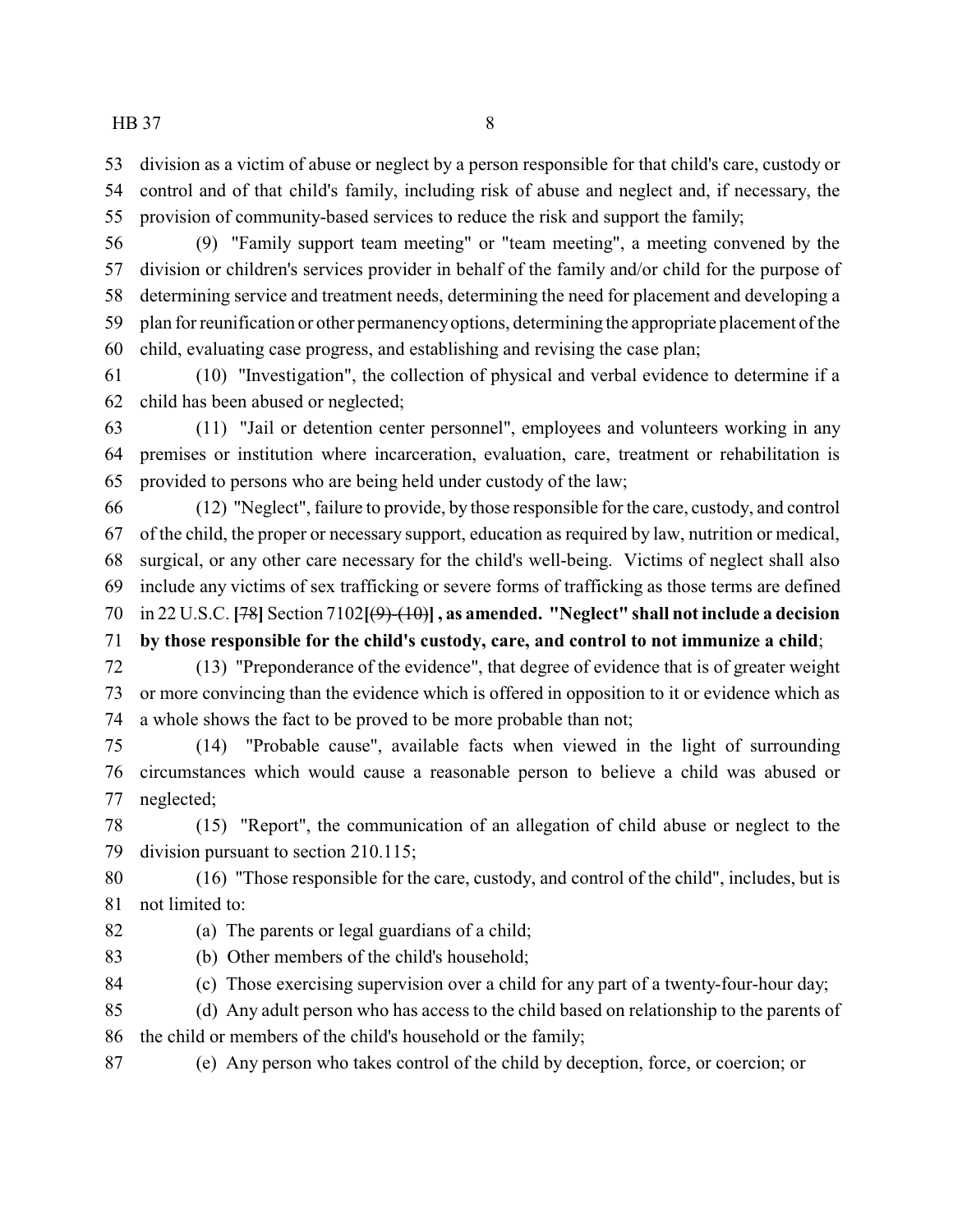(f) School personnel, contractors, and volunteers, if the relationship with the child was established through the school or through school-related activities, even if the alleged abuse or neglect occurred outside of school hours or off school grounds.

210.115. 1. When any physician, medical examiner, coroner, dentist, chiropractor, optometrist, podiatrist, resident, intern, nurse, hospital or clinic personnel that are engaged in the examination, care, treatment or research of persons, and any other health practitioner, psychologist, mental health professional, social worker, day care center worker or other child-care worker, juvenile officer, probation or parole officer, jail or detention center personnel, teacher, principal or other school official, minister as provided by section 352.400, peace officer or law enforcement official, volunteer or personnel of a community service program that offers support services for families in crisis to assist in the delegation of any powers regarding the care and custody of a child by a properly executed power of attorney pursuant to sections 475.600 to 475.604, or other person with responsibility for the care of children has reasonable cause to suspect that a child has been or may be subjected to abuse or neglect or observes a child being subjected to conditions or circumstances which would reasonably result in abuse or neglect, that person shall immediately report to the division in accordance with the provisions of sections 210.109 to 210.183. No internal investigation shall be initiated until such a report has been made. As used in this section, the term "abuse" is not limited to abuse inflicted by a person responsible for the child's care, custody and control as specified in section 210.110, but shall also include abuse inflicted by any other person.

 2. If two or more members of a medical institution who are required to report jointly have knowledge of a known or suspected instance of child abuse or neglect, a single report may be made by a designated member of that medical team. Any member who has knowledge that the member designated to report has failed to do so shall thereafter immediatelymake the report. Nothing in this section, however, is meant to preclude any person from reporting abuse or neglect.

 3. The reporting requirements under this section are individual, and no supervisor or administrator may impede or inhibit any reporting under this section. No person making a report under this section shall be subject to any sanction, including any adverse employment action, for making such report. Every employer shall ensure that any employee required to report pursuant to subsection 1 of this section has immediate and unrestricted access to communications technology necessary to make an immediate report and is temporarily relieved of other work duties for such time as is required to make any report required under subsection 1 of this section. 4. Notwithstanding any other provision of sections 210.109 to 210.183, any child **[**who does**]** not **[**receive**] receiving** specified medical treatment by reason of the legitimate practice of

the religious belief of the child's parents, guardian, or others legally responsible for the child**[**,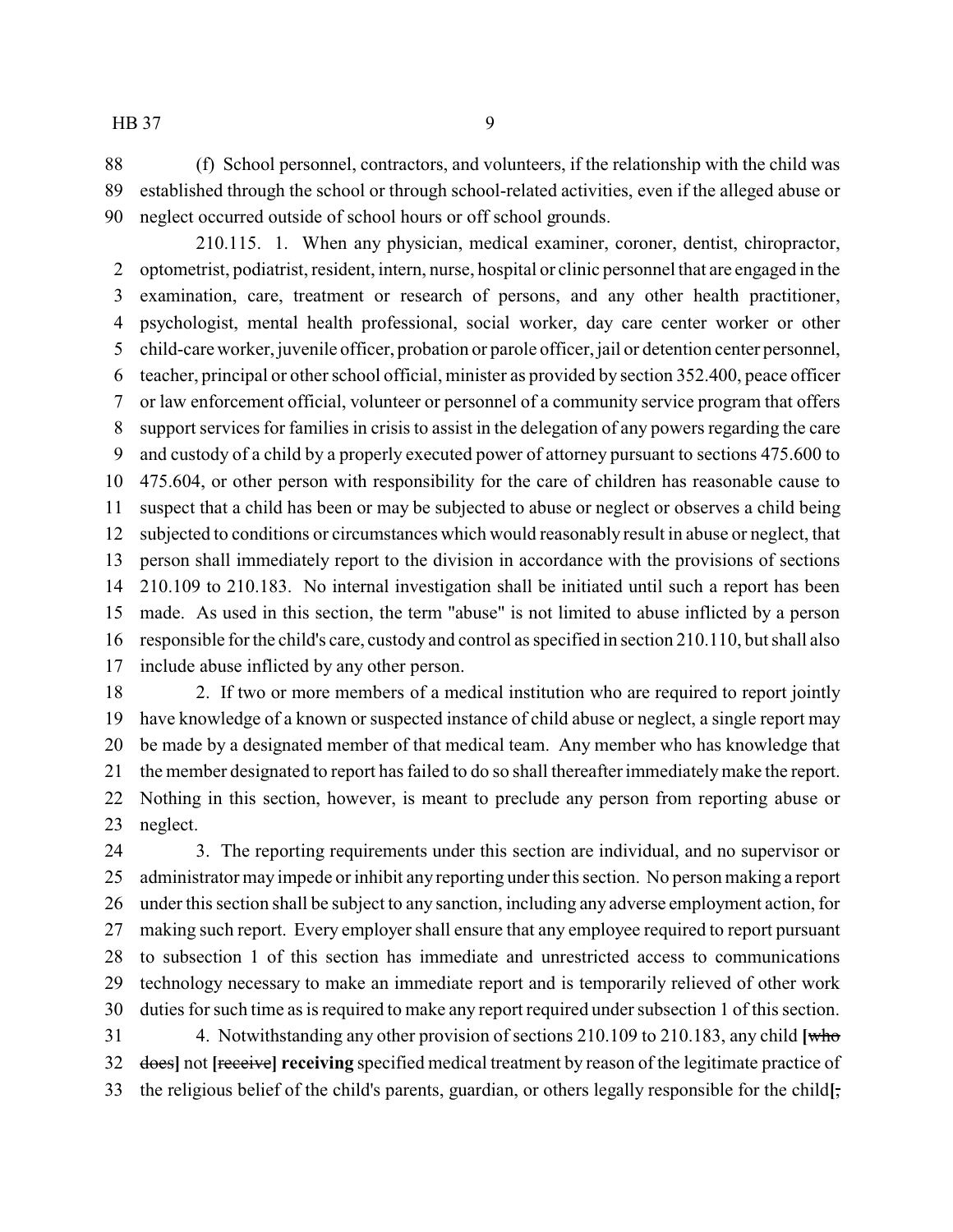for that reason alone,**] or not receiving immunizations by reason of the religious or conscientious belief of the child's parents, guardian, or others legally responsible for the child** shall not be **[**found to be**] a contributing factor for a finding of** an abused or neglected child, and such parents, guardian or other persons legally responsible for the child shall not be entered into the central registry. However, the division may accept reports concerning such a child and may subsequently investigate or conduct a family assessment as a result of that report**; except that, a child not receiving immunizations shall not be a contributing factor in the division's decision to accept reports concerning such a child or to investigate or conduct a family assessment**. Such an exception shall not limit the administrative or judicial authority of the state to ensure that medical services are provided to the child when the child's health requires it.

 5. In addition to those persons and officials required to report actual or suspected abuse or neglect, any other person may report in accordance with sections 210.109 to 210.183 if such person has reasonable cause to suspect that a child has been or may be subjected to abuse or neglect or observes a child being subjected to conditions or circumstances which would reasonably result in abuse or neglect.

 6. Any person or official required to report pursuant to this section, including employees of the division, who has probable cause to suspect that a child who is or may be under the age of eighteen, who is eligible to receive a certificate of live birth, has died shall report that fact to the appropriate medical examiner or coroner. If, upon review of the circumstances and medical information, the medical examiner or coroner determines that the child died of natural causes while under medical care for an established natural disease, the coroner, medical examiner or physician shall notify the division of the child's death and that the child's attending physician shall be signing the death certificate. In all other cases, the medical examiner or coroner shall accept the report for investigation, shall immediately notify the division of the child's death as required in section 58.452 and shall report the findings to the child fatality review panel established pursuant to section 210.192.

 7. Any person or individual required to report may also report the suspicion of abuse or neglect to any law enforcement agency or juvenile office. Such report shall not, however, take the place of reporting to the division.

 8. If an individual required to report suspected instances of abuse or neglect pursuant to this section has reason to believe that the victim of such abuse or neglect is a resident of another state or was injured as a result of an act which occurred in another state, the person required to report such abuse or neglect may, in lieu of reporting to the Missouri children's division, make such a report to the child protection agency of the other state with the authority to receive such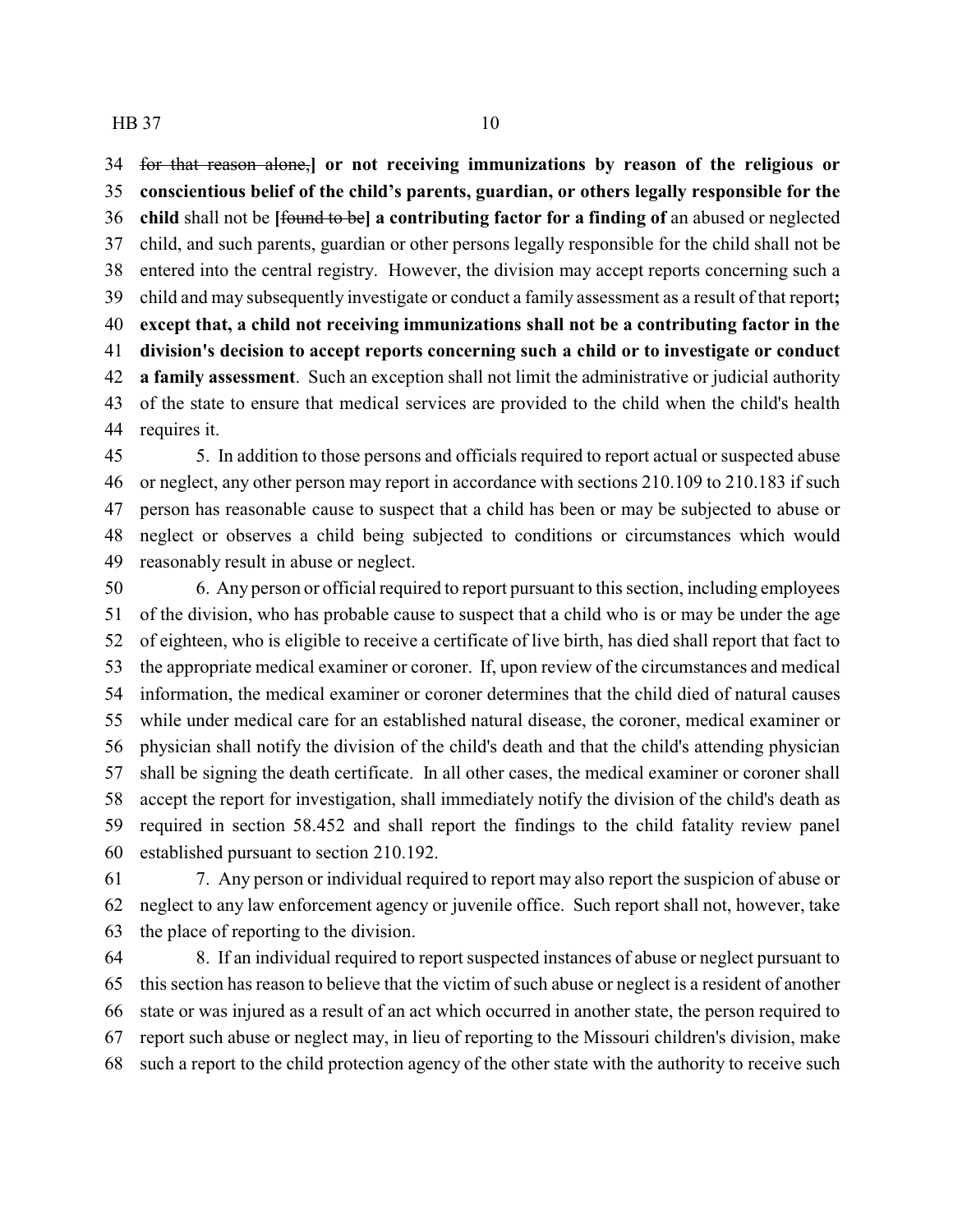reports pursuant to the laws of such other state. If such agency accepts the report, no report is required to be made, but may be made, to the children's division.

334.099. 1. (1) The board may initiate a contested hearing to determine if reasonable cause exists to believe that a licensee or applicant is unable to practice his or her profession with reasonable skill and safety to the public by reason of medical or osteopathic incompetency, mental or physical incapacity, or due to the excessive use or abuse of alcohol or controlled substances. **The board shall not initiate a contested hearing on the basis of, or in retaliation for, any licensee or applicant providing an immunization exemption statement or certification under section 167.181, 174.335, or 210.003.**

 (2) The board shall serve notice pursuant to section 536.067 of the contested hearing at least fifteen days prior to the hearing. Such notice shall include a statement of the reasons the board believes there is reasonable cause to believe that a licensee or applicant is unable to practice his or her profession with reasonable skill and safety to the public by reason of medical or osteopathic incompetency, mental, or physical incapacity, or due to the excessive use or abuse of alcohol or controlled substances.

 (3) For purposes of this section and prior to any contested hearing, the board may, notwithstanding any other law limiting access to medical or other health data, obtain medical data and health records relating to the licensee or applicant without the licensee's or applicant's consent, upon issuance of a subpoena by the board. These data and records shall be admissible without further authentication by either board or licensee at any hearing held pursuant to this section.

 (4) After a contested hearing before the board, and upon a showing of reasonable cause to believe that a licensee or applicant is unable to practice his or her profession with reasonable skill and safety to the public by reason of medical or osteopathic incompetency, mental, or physical incapacity, or due to the excessive use or abuse of alcohol or controlled substances the board may require a licensee or applicant to submit to an examination. The board shall maintain a list of facilities approved to perform such examinations. The licensee or applicant may propose a facility not previously approved to the board and the board may accept such facility as an approved facility for such licensee or applicant by a majority vote.

 (5) For purposes of this subsection, every licensee or applicant is deemed to have consented to an examination upon a showing of reasonable cause. The applicant or licensee shall be deemed to have waived all objections to the admissibility of testimony by the provider of the examination and to the admissibility of examination reports on the grounds that the provider of the examination's testimony or the examination is confidential or privileged.

 (6) Written notice of the order for an examination shall be sent to the applicant or licensee by registered mail, addressed to the licensee or applicant at the licensee's or applicant's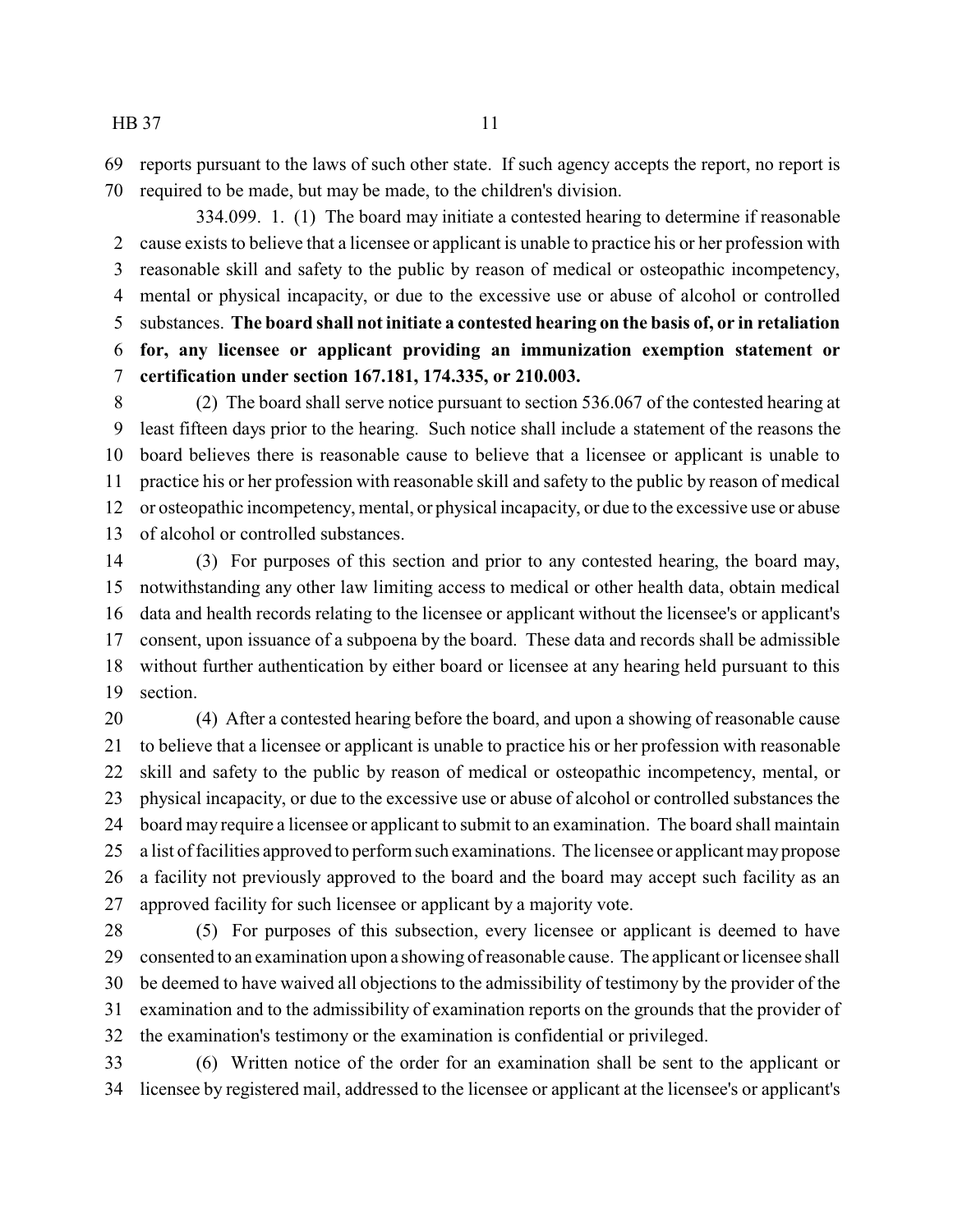last known address on file with the board, or shall be personally served on the applicant or licensee. The order shall state the cause for the examination, how to obtain information about approved facilities, and a time limit for obtaining the examination. The licensee or applicant shall cause a report of the examination to be sent to the board.

 (7) The licensee or applicant shall sign all necessary releases for the board to obtain and use the examination during a hearing and to disclose the recommendations of the examination as part of a disciplinary order.

 (8) After receiving the report of the examination ordered in subdivision (4) of this subsection, the board may hold a contested hearing to determine if by clear and convincing evidence the licensee or applicant is unable to practice with reasonable skill or safety to the public by reasons of medical or osteopathic incompetency, reason of mental or physical incapacity, or due to the excessive use or abuse of alcohol or controlled substances. If the board finds that the licensee or applicant is unable to practice with reasonable skill or safety to the public by reasons of medical or osteopathic incompetency, reason of mental or physical incapacity, or excessive use or abuse of controlled substances, the board shall, after a hearing, enter an order imposing one or more of the disciplinary measures set forth in subsection 4 of section 334.100.

 (9) The provisions of chapter 536 for a contested case, except those provisions or amendments which are in conflict with this section, shall apply to and govern the proceedings contained in this subsection and the rights and duties of the parties involved. The person appealing such an action shall be entitled to present evidence under chapter 536 relevant to the allegations.

 2. Failure to submit to the examination when directed shall be cause for the revocation of the license of the licensee or denial of the application. No license may be reinstated or application granted until such time as the examination is completed and delivered to the board or the board withdraws its order.

 3. Neither the record of proceedings nor the orders entered by the board shall be used against a licensee or applicant in any other proceeding, except for a proceeding in which the board or its members are a party or in a proceeding involving any state or federal agency.

 4. A licensee or applicant whose right to practice has been affected under this section shall, at reasonable intervals not to exceed twelve months, be afforded an opportunity to demonstrate that he or she can resume the competent practice of his or her profession or should be granted a license. The board may hear such motion more often upon good cause shown.

 5. The board shall promulgate rules and regulations to carry out the provisions of this section.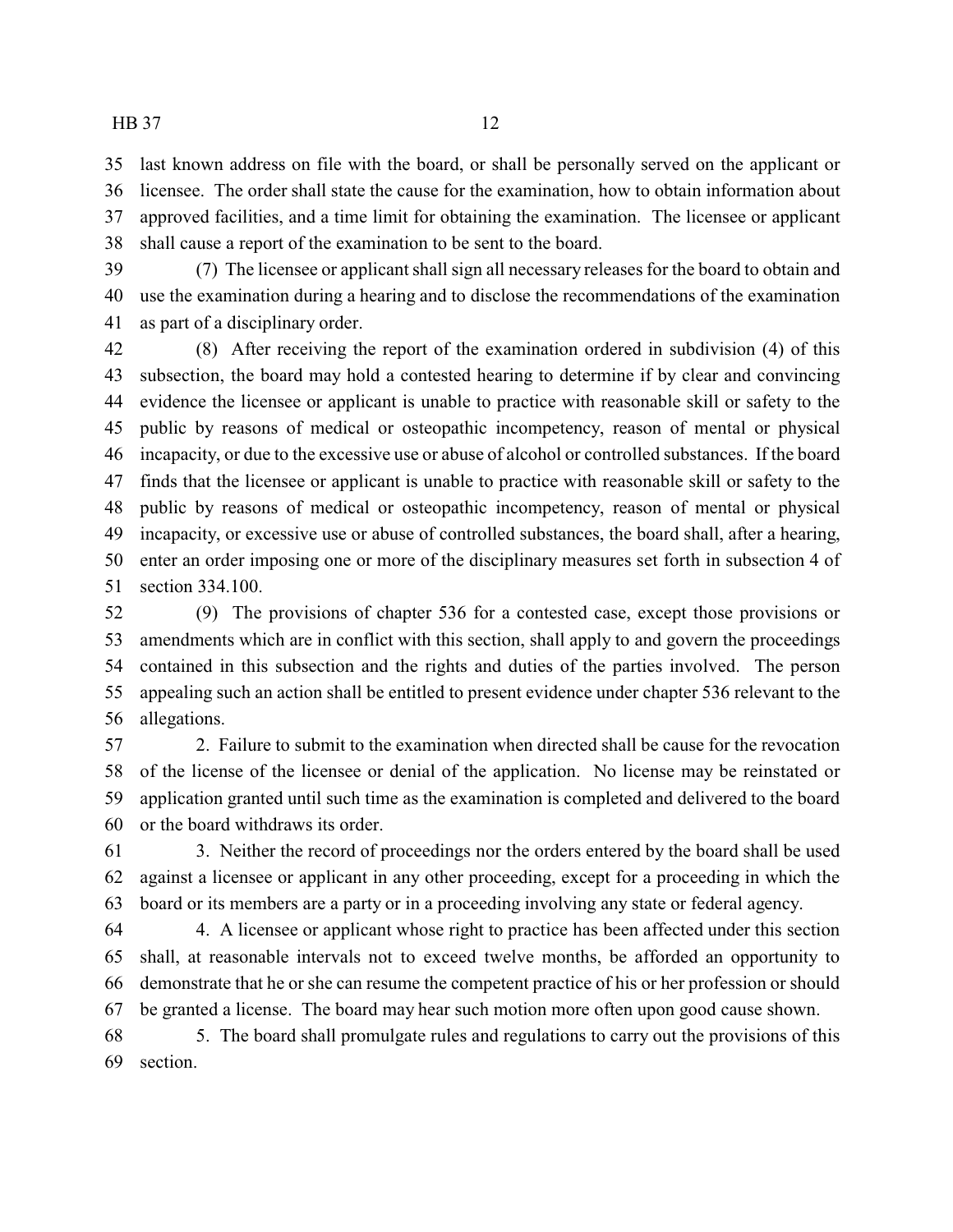6. For purposes of this section, "examination" means a skills, multidisciplinary, or substance abuse evaluation.

334.100. 1. **(1)** The board may refuse to issue or renew any certificate of registration or authority, permit**,** or license required pursuant to this chapter for one or any combination of causes stated in subsection 2 of this section. The board shall notify the applicant in writing of the reasons for the refusal and shall advise the applicant of the applicant's right to file a complaint with the administrative hearing commission as provided by chapter 621. As an alternative to a refusal to issue or renew any certificate, registration**,** or authority, the board may, at its discretion, issue a license which is subject to probation, restriction**,** or limitation to an applicant for licensure for any one or any combination of causes stated in subsection 2 of this section. The board's order of probation, limitation**,** or restriction shall contain a statement of the discipline imposed, the basis therefor, the date such action shall become effective, and a statement that the applicant has thirty days to request in writing a hearing before the administrative hearing commission. If the board issues a probationary, limited**,** or restricted license to an applicant for licensure, either party may file a written petition with the administrative hearing commission within thirty days of the effective date of the probationary, limited**,** or restricted license seeking review of the board's determination. If no written request for a hearing is received by the administrative hearing commission within the thirty-day period, the right to seek review of the board's decision shall be considered as waived.

 **(2) The board shall not refuse to issue or renew any certificate of registration or authority, permit, or license required by this chapter on the basis of, or in retaliation for, providing an immunization exemption statement or certification under section 167.181, 174.335, or 210.003. The board shall not issue a license that is subject to probation, restriction, or limitation on the basis of, or in retaliation for, providing an immunization exemption statement or certification under section 167.181, 174.335, or 210.003.**

 2. The board may cause a complaint to be filed with the administrative hearing commission as provided by chapter 621 against any holder of any certificate of registration or authority, permit**,** or license required by this chapter or any person who has failed to renew or has surrendered the person's certificate of registration or authority, permit**,** or license for any one or any combination of the following causes:

 (1) Use of any controlled substance, as defined in chapter 195, or alcoholic beverage to an extent that such use impairs a person's ability to perform the work of any profession licensed or regulated by this chapter;

 (2) The person has been finally adjudicated and found guilty, or entered a plea of guilty or nolo contendere, in a criminal prosecution under the laws of any state or of the United States, for any offense reasonably related to the qualifications, functions**,** or duties of any profession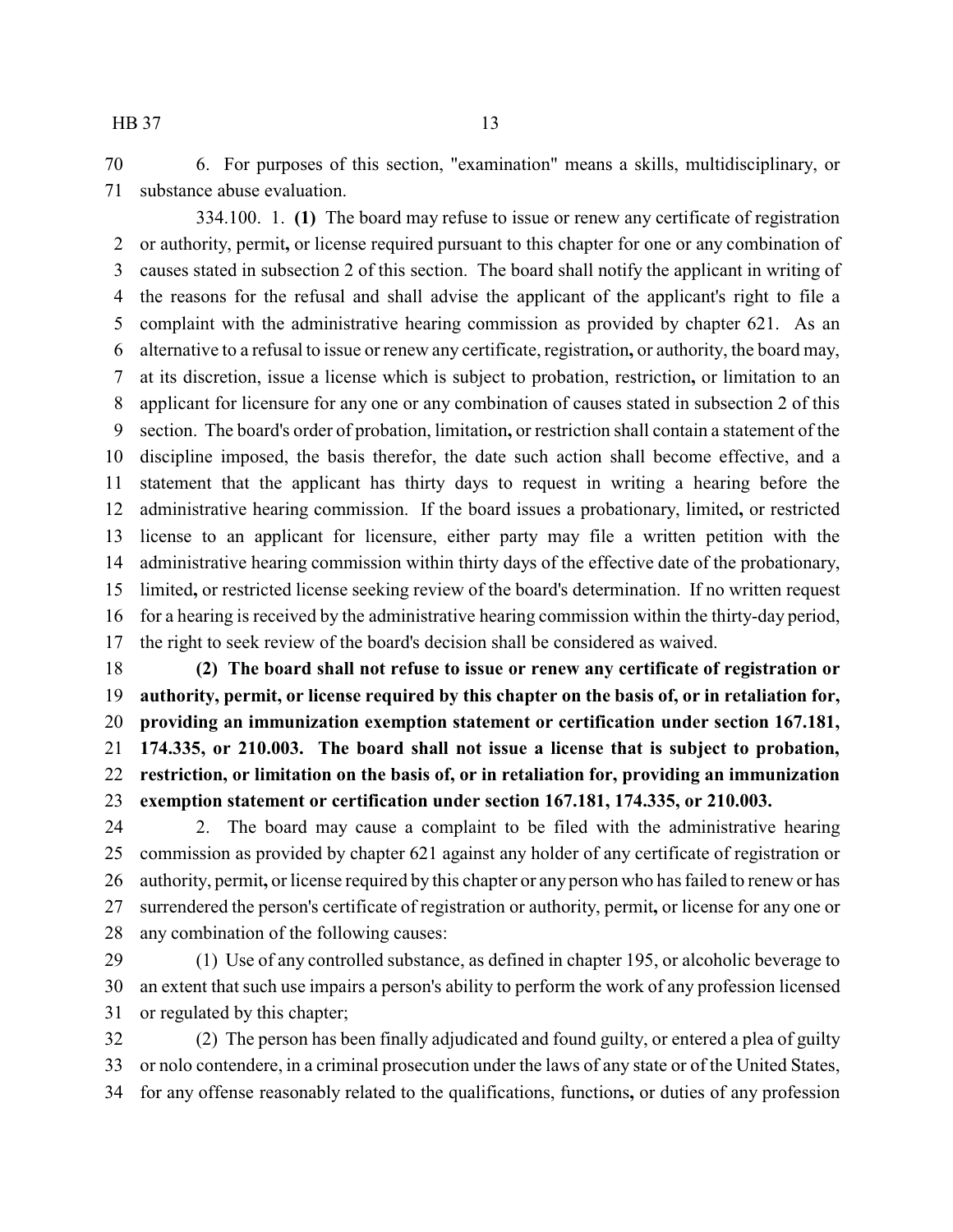licensed or regulated pursuant to this chapter, for any offense involving fraud, dishonesty**,** or an act of violence, or for any offense involving moral turpitude, whether or not sentence is imposed;

 (3) Use of fraud, deception, misrepresentation**,** or bribery in securing any certificate of registration or authority, permit**,** or license issued pursuant to this chapter or in obtaining permission to take any examination given or required pursuant to this chapter;

 (4) Misconduct, fraud, misrepresentation, dishonesty, unethical conduct**,** or unprofessional conduct in the performance of the functions or duties of any profession licensed or regulated by this chapter, including, but not limited to, the following:

 (a) Obtaining or attempting to obtain any fee, charge, tuition**,** or other compensation by fraud, deception**,** or misrepresentation; willfully and continually overcharging or overtreating patients; or charging for visits to the physician's office which did not occur unless the services were contracted for in advance, or for services which were not rendered or documented in the patient's records;

 (b) Attempting, directly or indirectly, by way of intimidation, coercion**,** or deception, to obtain or retain a patient or discourage the use of a second opinion or consultation;

 (c) Willfully and continually performing inappropriate or unnecessary treatment, diagnostic tests**,** or medical or surgical services;

 (d) Delegating professional responsibilities to a person who is not qualified by training, skill, competency, age, experience**,** or licensure to perform such responsibilities;

 (e) Misrepresenting that any disease, ailment**,** or infirmity can be cured by a method, procedure, treatment, medicine**,** or device;

 (f) Performing or prescribing medical services which have been declared by board rule to be of no medical or osteopathic value;

 (g) Final disciplinary action by any professional medical or osteopathic association or society or licensed hospital or medical staff of such hospital in this or any other state or territory, whether agreed to voluntarily or not, and including, but not limited to, any removal, suspension, limitation, or restriction of the person's license or staff or hospital privileges, failure to renew such privileges or license for cause, or other final disciplinary action, if the action was in anyway related to unprofessional conduct, professional incompetence, malpractice**,** or anyother violation of any provision of this chapter;

 (h) Signing a blank prescription form; or dispensing, prescribing, administering**,** or otherwise distributing any drug, controlled substance**,** or other treatment without sufficient examination including failing to establish a valid physician-patient relationship pursuant to section 334.108, or for other than medicallyaccepted therapeutic or experimental or investigative purposes duly authorized by a state or federal agency, or not in the course of professional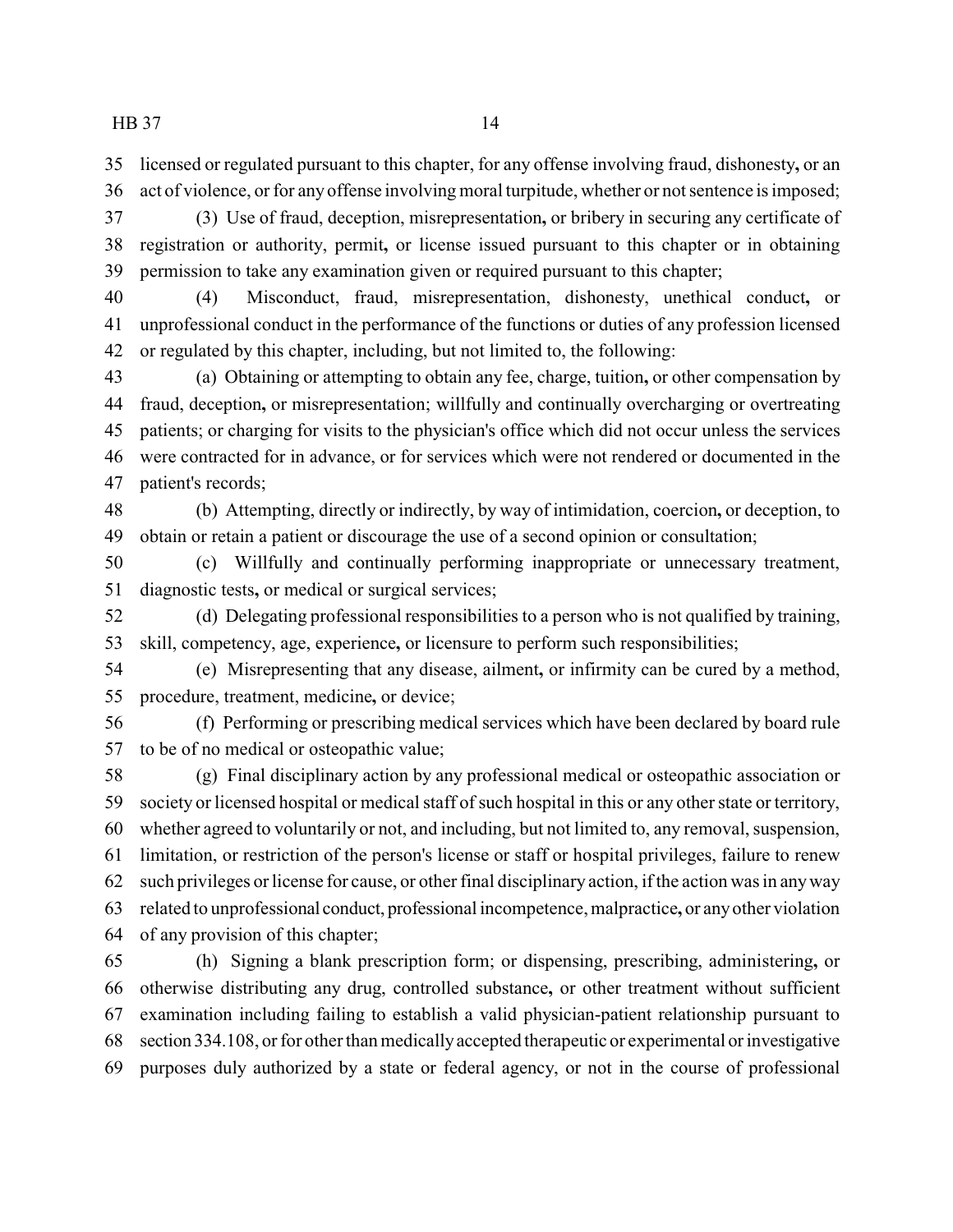practice, or not in good faith to relieve pain and suffering, or not to cure an ailment, physical infirmity**,** or disease, except as authorized in section 334.104;

 (i) Exercising influence within a physician-patient relationship for purposes of engaging a patient in sexual activity;

(j) Being listed on any state or federal sexual offender registry;

 (k) Terminating the medical care of a patient without adequate notice or without making other arrangements for the continued care of the patient;

 (l) Failing to furnish details of a patient's medical records to other treating physicians or hospitals upon proper request; or failing to comply with any other law relating to medical records;

 (m) Failure of any applicant or licensee to cooperate with the board during any investigation;

 (n) Failure to comply with any subpoena or subpoena duces tecum from the board or an order of the board;

(o) Failure to timely pay license renewal fees specified in this chapter;

 (p) Violating a probation agreement, order, or other settlement agreement with this board or any other licensing agency;

(q) Failing to inform the board of the physician's current residence and business address;

 (r) Advertising byan applicant or licensee which is false or misleading, or which violates any rule of the board, or which claims without substantiation the positive cure of any disease, or professional superiority to or greater skill than that possessed by any other physician. An applicant or licensee shall also be in violation of this provision if the applicant or licensee has a financial interest in any organization, corporation**,** or association which issues or conducts such advertising;

(s) Any other conduct that is unethical or unprofessional involving a minor;

 (5) Any conduct or practice which is or might be harmful or dangerous to the mental or physical health of a patient or the public; or incompetency, gross negligence**,** or repeated negligence in the performance of the functions or duties of any profession licensed or regulated by this chapter. For the purposes of this subdivision, "repeated negligence" means the failure, on more than one occasion, to use that degree of skill and learning ordinarily used under the same or similar circumstances by the member of the applicant's or licensee's profession;

 (6) Violation of, or attempting to violate, directly or indirectly, or assisting or enabling any person to violate, any provision of this chapter or chapter 324, or of any lawful rule or regulation adopted pursuant to this chapter or chapter 324;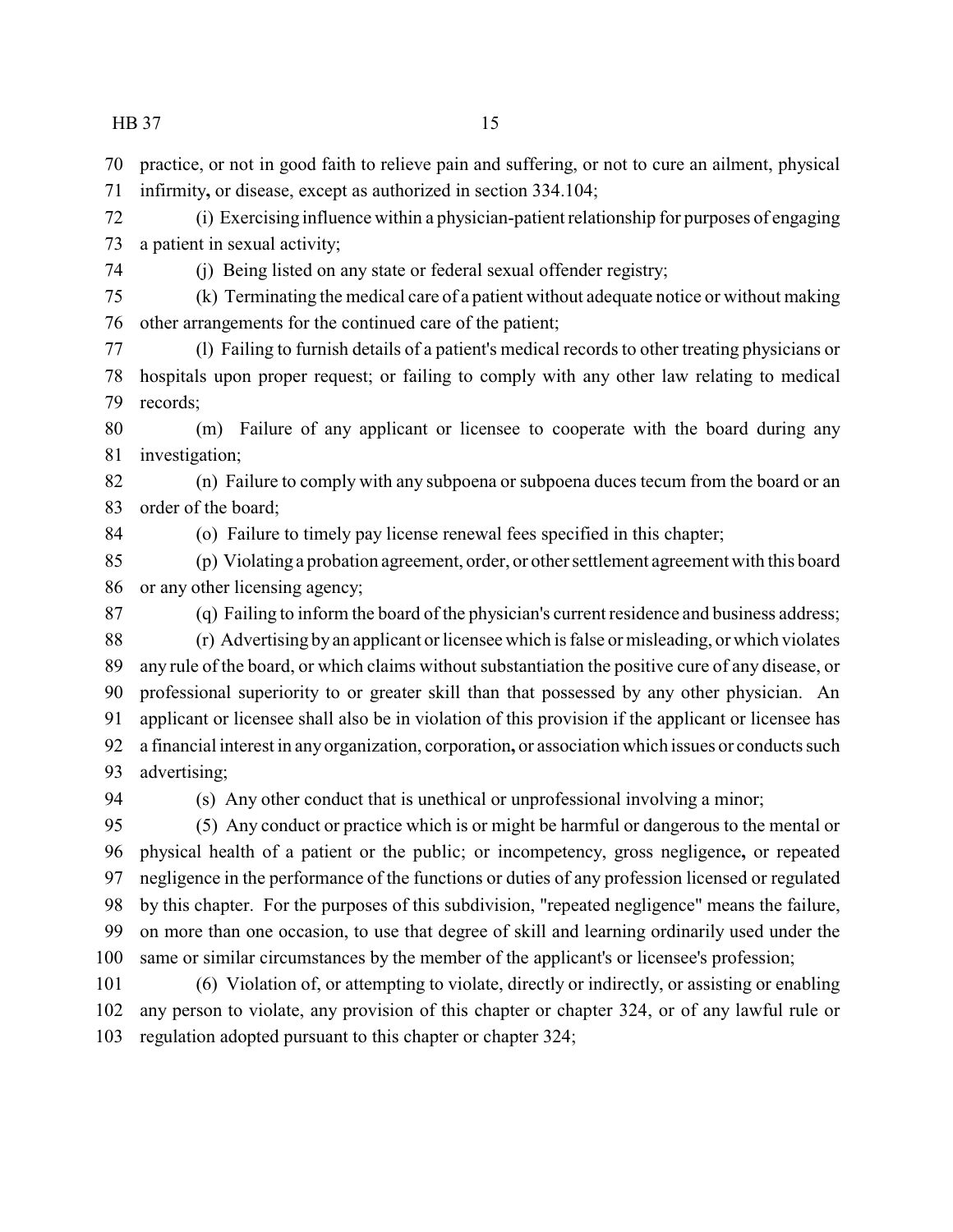(7) Impersonation of any person holding a certificate of registration or authority, permit**,** or license or allowing any person to use his or her certificate of registration or authority, permit, license**,** or diploma from any school;

 (8) Revocation, suspension, restriction, modification, limitation, reprimand, warning, censure, probation**,** or other final disciplinary action against the holder of or applicant for a license or other right to practice any profession regulated by this chapter by another state, territory, federal agency**,** or country, whether or not voluntarily agreed to by the licensee or applicant, including, but not limited to, the denial of licensure, surrender of the license, allowing the license to expire or lapse, or discontinuing or limiting the practice of medicine while subject to an investigation or while actually under investigation by any licensing authority, medical facility, branch of the Armed Forces of the United States of America, insurance company, court, agency of the state or federal government, or employer;

 (9) A person is finally adjudged incapacitated or disabled by a court of competent 117 jurisdiction;

 (10) Assisting or enabling any person to practice or offer to practice any profession licensed or regulated by this chapter who is not registered and currently eligible to practice pursuant to this chapter; or knowingly performing any act which in any way aids, assists, procures, advises, or encourages any person to practice medicine who is not registered and currently eligible to practice pursuant to this chapter. A physician who works in accordance with standing orders or protocols or in accordance with the provisions of section 334.104 shall not be in violation of this subdivision;

 (11) Issuance of a certificate of registration or authority, permit**,** or license based upon a material mistake of fact;

 (12) Failure to display a valid certificate or license if so required by this chapter or any rule promulgated pursuant to this chapter;

 (13) Violation of the drug laws or rules and regulations of this state, including but not limited to any provision of chapter 195, any other state, or the federal government;

 (14) Knowingly making, or causing to be made, or aiding, or abetting in the making of, a false statement in any birth, death**,** or other certificate or document executed in connection with the practice of the person's profession;

(15) Knowingly making a false statement, orally or in writing to the board;

 (16) Soliciting patronage in person or byagents or representatives, or by any other means or manner, under the person's own name or under the name of another person or concern, actual or pretended, in such a manner as to confuse, deceive, or mislead the public as to the need or necessity for or appropriateness of health care services for all patients, or the qualifications of an individual person or persons to diagnose, render, or perform health care services;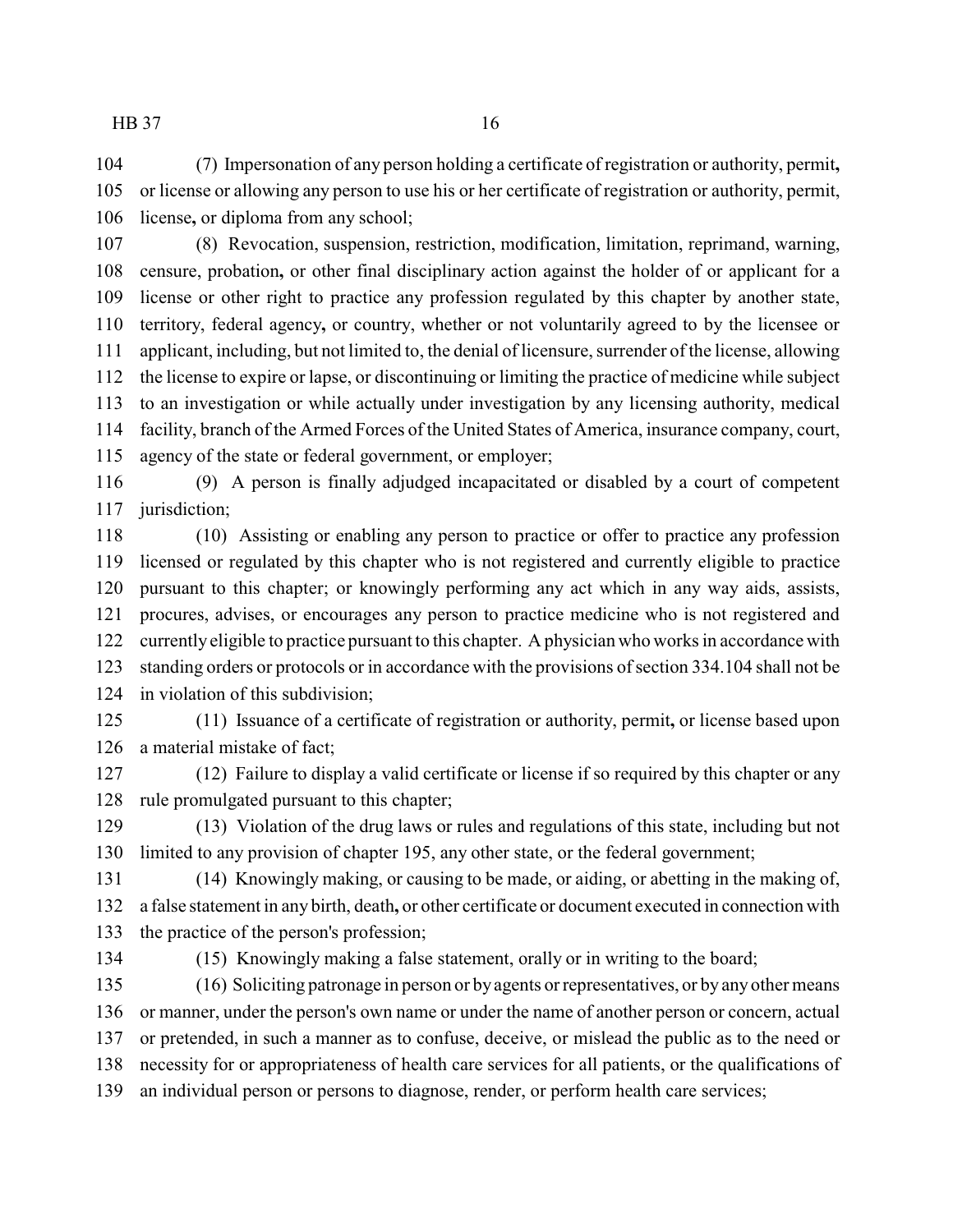(17) Using, or permitting the use of, the person's name under the designation of "Doctor", "Dr.", "M.D.", or "D.O.", or any similar designation with reference to the commercial exploitation of any goods, wares**,** or merchandise;

 (18) Knowinglymaking or causing to be made a false statement or misrepresentation of a material fact, with intent to defraud, for payment pursuant to the provisions of chapter 208 or chapter 630 or for payment from Title XVIII or Title XIX of the Social Security Act;

 (19) Failure or refusal to properlyguard against contagious, infectious**,** or communicable diseases or the spread thereof; maintaining an unsanitary office or performing professional services under unsanitary conditions; or failure to report the existence of an unsanitary condition in the office of a physician or in any health care facility to the board, in writing, within thirty days after the discovery thereof;

 (20) Any candidate for licensure or person licensed to practice as a physical therapist, paying or offering to pay a referral fee or, notwithstanding section 334.010 to the contrary, practicing or offering to practice professional physical therapy independent of the prescription and direction of a person licensed and registered as a physician and surgeon pursuant to this chapter, as a dentist pursuant to chapter 332, as a podiatrist pursuant to chapter 330, as an advanced practice registered nurse under chapter 335, or any licensed and registered physician, dentist, podiatrist, or advanced practice registered nurse practicing in another jurisdiction, whose license is in good standing;

 (21) Any candidate for licensure or person licensed to practice as a physical therapist, treating or attempting to treat ailments or other health conditions of human beings other than by professional physical therapy and as authorized by sections 334.500 to 334.620;

 (22) Any person licensed to practice as a physician or surgeon, requiring, as a condition of the physician-patient relationship, that the patient receive prescribed drugs, devices**,** or other professional services directly from facilities of that physician's office or other entities under that physician's ownership or control. A physician shall provide the patient with a prescription which may be taken to the facility selected by the patient and a physician knowingly failing to disclose to a patient on a form approved by the advisory commission for professional physical therapists as established by section 334.625 which is dated and signed by a patient or guardian acknowledging that the patient or guardian has read and understands that the physician has a pecuniary interest in a physical therapy or rehabilitation service providing prescribed treatment and that the prescribed treatment is available on a competitive basis. This subdivision shall not apply to a referral by one physician to another physician within a group of physicians practicing together;

 (23) A pattern of personal use or consumption of any controlled substance unless it is prescribed, dispensed**,** or administered by another physician who is authorized by law to do so;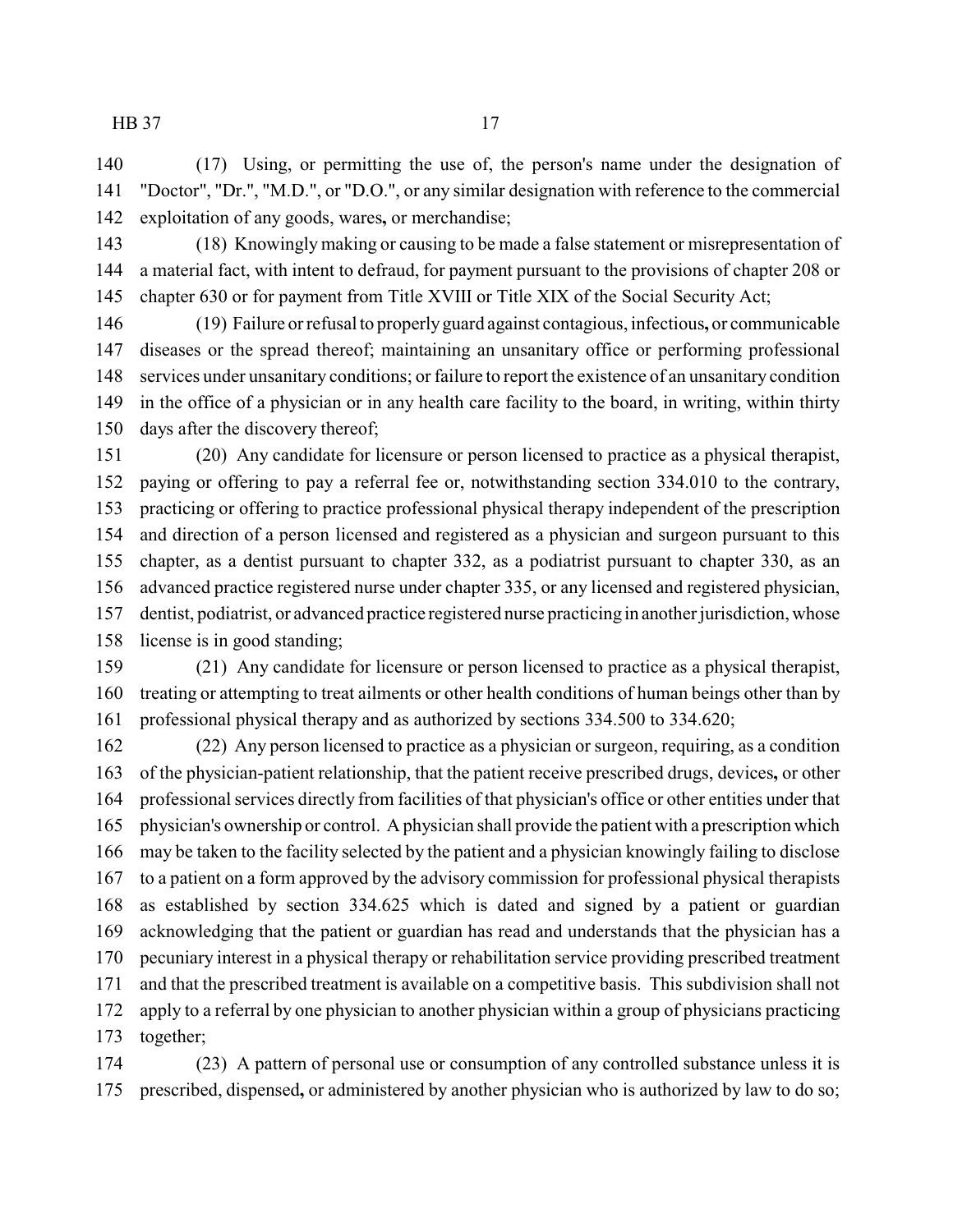(24) Habitual intoxication or dependence on alcohol, evidence of which may include more than one alcohol-related enforcement contact as defined by section 302.525;

 (25) Failure to comply with a treatment program or an aftercare program entered into as part of a board order, settlement agreement**,** or licensee's professional health program;

 (26) Revocation, suspension, limitation, probation, or restriction of anykind whatsoever of any controlled substance authority, whether agreed to voluntarily or not, or voluntary termination of a controlled substance authority while under investigation;

 (27) For a physician to operate, conduct, manage, or establish an abortion facility, or for a physician to perform an abortion in an abortion facility, if such facility comes under the definition of an ambulatory surgical center pursuant to sections 197.200 to 197.240, and such facility has failed to obtain or renew a license as an ambulatory surgical center.

 3. Collaborative practice arrangements, protocols**,** and standing orders shall be in writing and signed and dated by a physician prior to their implementation.

 4. After the filing of such complaint before the administrative hearing commission, the proceedings shall be conducted in accordance with the provisions of chapter 621. Upon a finding by the administrative hearing commission that the grounds, provided in subsection 2 of this section, for disciplinary action are met, the board may, singly or in combination, warn, censure**,** or place the person named in the complaint on probation on such terms and conditions as the board deems appropriate for a period not to exceed ten years, or may suspend the person's license, certificate**,** or permit for a period not to exceed three years, or restrict or limit the person's license, certificate**,** or permit for an indefinite period of time, or revoke the person's license, certificate, or permit, or administer a public or private reprimand, or deny the person's application for a license, or permanently withhold issuance of a license or require the person to submit to the care, counseling**,** or treatment of physicians designated by the board at the expense of the individual to be examined, or require the person to attend such continuing educational courses and pass such examinations as the board may direct.

 5. In any order of revocation, the board may provide that the person may not apply for reinstatement of the person's license for a period of time ranging from two to seven years following the date of the order of revocation. All stay orders shall toll this time period.

 6. Before restoring to good standing a license, certificate**,** or permit issued pursuant to this chapter which has been in a revoked, suspended**,** or inactive state for any cause for more than two years, the board may require the applicant to attend such continuing medical education courses and pass such examinations as the board may direct.

 7. In any investigation, hearing**,** or other proceeding to determine a licensee's or applicant's fitness to practice, any record relating to any patient of the licensee or applicant shall be discoverable by the board and admissible into evidence, regardless of any statutory or